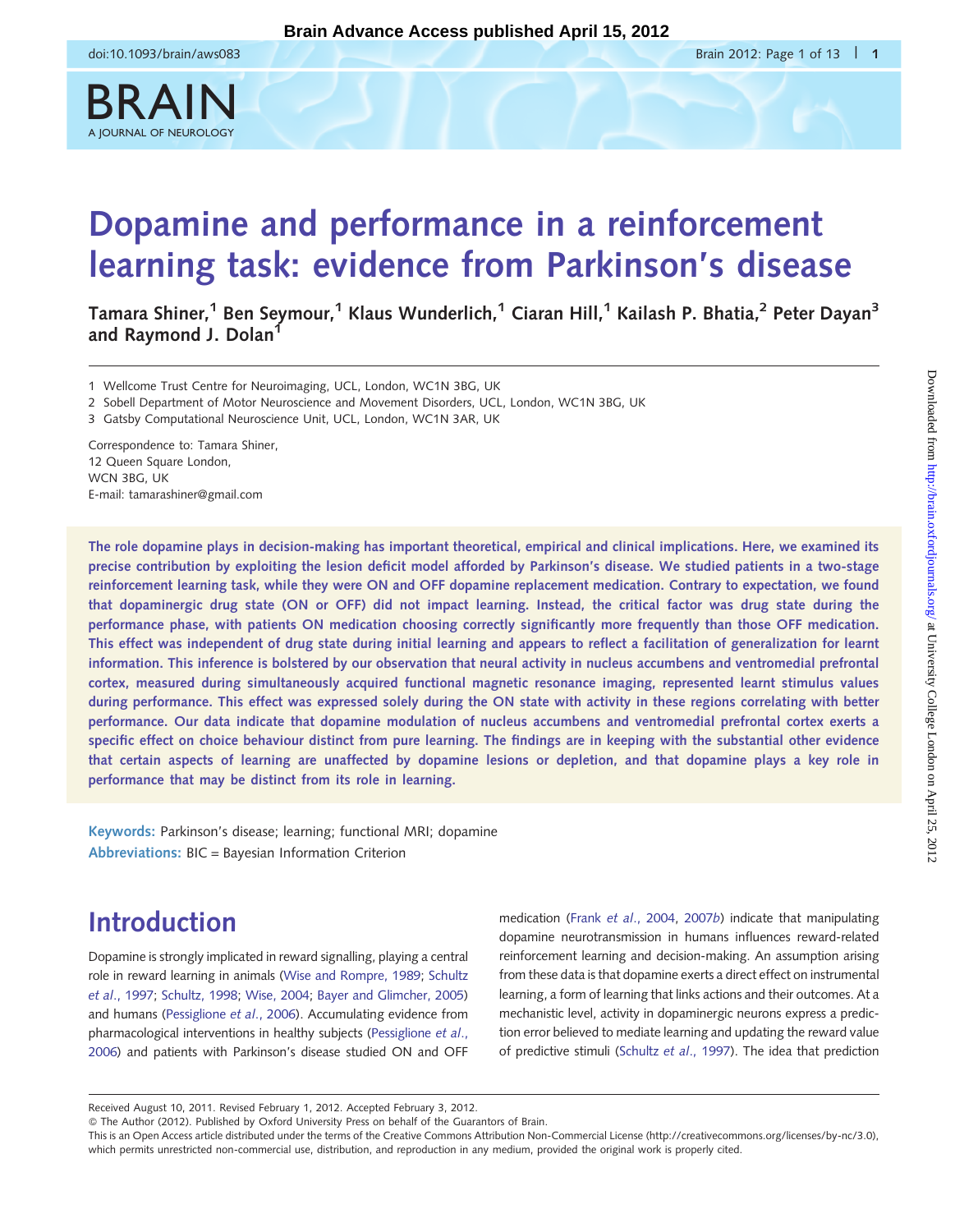error-based learning is computationally implemented via activity patterns within the dopaminergic system is supported by a substantial body of experimental work across a range of species [\(Haber and](#page-11-0) [Knutson, 2010\)](#page-11-0).

However, the functions of dopamine are known to extend beyond reinforcement learning. First, considerable evidence points to a contribution to the control of Pavlovian approach behaviour [\(Ikemoto and Panksepp, 1999](#page-11-0); [Parkinson](#page-12-0) et al., 2002; [Day and](#page-11-0) [Carelli, 2007](#page-11-0)) as well as in motivational engagement and vigour [\(Ahlenius](#page-10-0) et al., 1977; [Beninger and Phillips, 1981;](#page-10-0) [Berridge and](#page-11-0) [Robinson, 1998](#page-11-0); [McClure](#page-11-0) et al., 2003; [Niv, 2007](#page-11-0); Niv et al[., 2007;](#page-11-0) [Bardgett](#page-10-0) et al., 2009; [Lex and Hauber, 2010](#page-11-0); [Boureau and Dayan,](#page-11-0) [2011\)](#page-11-0). These influences are distinct from learning (Yin et al[., 2008](#page-12-0)), even in cases where they arise from a signal that actually reports a prediction error [\(McClure](#page-11-0) et al., 2003). Secondly, many aspects of appetitive learning can progress normally in the absence of dopamine, most dramatically in the case of genetically engineered dopamine-deficient mice ([Palmiter, 2008](#page-12-0)). Thirdly, a number of previous studies that investigated the effect of dopamine in humans could not easily distinguish between action learning and action performance (Frank et al[., 2004,](#page-11-0) [2007](#page-11-0)b; [Pessiglione](#page-12-0) et al., [2006\)](#page-12-0). Consequently, in assessing dopamine's impact on behaviour, it is necessary to distinguish influences on learning from influences on the modulation of the expression of learning, i.e. an effect on actual choice behaviour or performance.

Parkinson's disease is a common neurological disorder character-ized by neuronal loss in the substantia nigra [\(Edwards](#page-11-0) et al[., 2008](#page-11-0)), which leads to depleted levels of striatal dopamine [\(Koller and](#page-11-0) [Melamed, 2007](#page-11-0)). Parkinson's disease results in deficits across several cognitive domains, including probabilistic learning and classification tasks [\(Knowlton](#page-11-0) et al., 1996; Graef et al[., 2010](#page-11-0)), with dopamine replacement therapy having distinct effects on these behaviours. For example, when Parkinson's disease patients are OFF dopamine replacement therapy, it is reported that their expression of learning from positive feedback is impaired (Frank et al[., 2004](#page-11-0), [2007](#page-11-0)b), while when ON dopamine replacement therapy they show impaired performance in learning from negative outcomes (Frank et al[., 2004;](#page-11-0) Bodi et al[., 2009](#page-11-0)). This behavioural pattern has been attributed to increased levels of striatal dopamine when patients are ON medication boosting prediction error signals resulting in enhanced learning from positive outcomes. In contrast, a prevention of dips in dopaminergic activity, as occurs with omission of expected outcomes, is suggested to worsen learning from negative outcomes [\(Frank](#page-11-0) et al., [2004;](#page-11-0) [Frank, 2007](#page-11-0)b; [Maia and Frank, 2011\)](#page-11-0).

Here, we sought to dissociate dopaminergic effects on learning from effects on choice (performance) by acquiring neuroimaging data during a reinforcement learning task in patients with Parkinson's disease. We employed a two-stage learning task that involves separate phases of (i) acquisition and (ii) a subsequent performance testing involving generalization of learning. This task has previously been shown to provide an effective means of examining the neural mechanisms underlying cognitive deficits in Parkinson's disease (Frank et al[., 2004](#page-11-0), [2007](#page-11-0)b). These previous studies focused on learning, while here we also probed the effect of dopaminergic status (ON medication, and OFF medication) on test 'performance', i.e. on the expression of learning during behavioural extinction. Crucially, this dissociation between learning and performance has not been explicitly explored in previous human investigations.

## Materials and methods

The study and its procedures were approved by the National Research Ethics Service, The Joint UCL/UCLH Committees on the Ethics of Human Research (Committee A).

### **Participants**

Fourteen early-to-moderate stage (Hoehn and Yahr stage: mean 1.69, SE 0.26) patients with idiopathic Parkinson's disease (10 males) (as per UK Brain Bank criteria) aged between 44 and 81 years (mean 61.8 years, SE 3.3 years) participated in and completed the study. Patients were recruited from the movement disorder clinic at the National Hospital for Neurology and Neurosurgery.

We obtained written informed consent from all subjects and transport costs were reimbursed.

Subjects were interviewed for psychiatric and neurological history as well as current and past medication. They were also examined by a clinician and asked to complete several questionnaires, including a health questionnaire, a Mini-Mental State Examination and an impulse control disorder screening questionnaire ([Supplementary Table 1](http://brain.oxfordjournals.org/cgi/content/full/aws083/DC1)).

One subject had difficulty understanding the task demands and adopted an incorrect strategy for stimulus selection, whereby he explicitly believed the incorrect stimulus to be correct and continued to select it despite ongoing negative feedback resulting in significantly worse than chance performance. Data from this subject are not included in any analyses. Another subject was excluded from the imaging analysis due to an incidental finding of abnormally large ventricles, compromising normalization of this data set to a standard coordinate space. Hence, 13 subjects were analysed behaviourally and 12 subjects were analysed in the functional MRI study.

Twelve of the subjects were right-handed and one was left-handed. All were fluent English speakers. The duration of Parkinson's disease varied from 1 to 10 years from the time of initial diagnosis (mean 4.9 years, SE 0.96 years). Subjects had no history of other major neurological or psychiatric disease. Patients were all on levodopa/carbidopa combinations; eight patients were also on dopamine agonists; total daily dose of levodopa/carbidopa varied from 50/12.5 mg to 1000/255 mg (mean 400/100 mg, SE 74.4/18.6 mg) ([Supplementary](http://brain.oxfordjournals.org/cgi/content/full/aws083/DC1) [Table 2\)](http://brain.oxfordjournals.org/cgi/content/full/aws083/DC1). We did not recruit patients on trihexyphenidyl, benzhexol or high-dose tolterodine due to possible confounding effects of high-dose anti-cholinergic medication, or patients on amantadine due to its effect on multiple neuromodulators.

### Stimuli

We used a version of the generalization task introduced by [Frank](#page-11-0) et al. [\(2004](#page-11-0), [2007](#page-11-0)b). Stimuli consisted of Hiragana symbols presented in white fonts on a black background where each stimulus had a different probability of being correct when selected. These probabilities ranged from 80% to 20%. In the first, or acquisition, stage of the task, the symbols were paired to form three sets: the 80% stimulus was paired with the 20% stimulus; the 70% stimulus was paired with the 30% stimulus and the 60% stimulus with the 40% stimulus. The sets were presented in a randomized order. In the second, or performance phase, along with all the training pairings, the best stimulus (the one with 80% chance of being correct) and the worst stimulus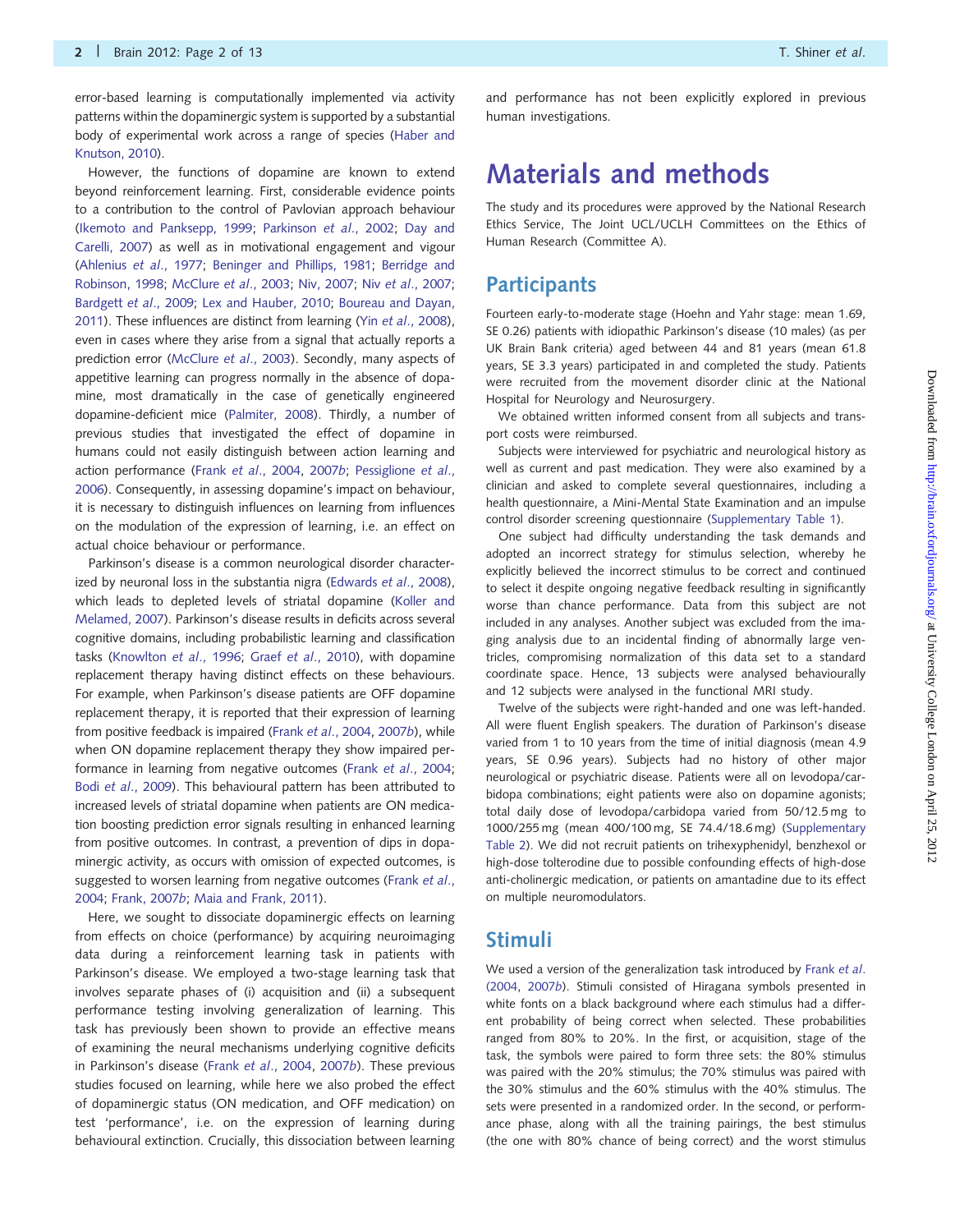<span id="page-2-0"></span>

Figure 1 Task. Stimuli consisted of Hiragana symbols which were presented in white fonts on a black background. Each stimulus had a different probability of being correct when selected. In the first, or acquisition stage of the task, symbols were paired to form three 'training pairs' that remained the same throughout this phase: the 80% stimulus was paired with the 20% stimulus (highlighted for illustration purposes with a red border); the 70% stimulus was paired with the 30% stimulus (blue border) and the 60% stimulus with the 40% stimulus (green border). Subjects selected the left or right stimulus by button presses and, during the acquisition phase, also received information about the outcome (correct/incorrect). In the second, or performance phase, along with all the training pairings, the best stimulus (the one with 80% chance of being correct) and the worst stimulus (the one with only 20% chance of being correct) were presented in novel pairings with all the other stimuli. During this phase subjects did not receive information about the outcome of their choice. During this phase, subjects were also presented again with the three sets of 'training pairs', which were interspersed with the novel pairs.

(the one with only 20% chance of being correct) were presented in novel pairings with all the other stimuli (Fig. 1).

### Procedure

#### **Overview**

Each patient participated in three separate sessions on different days, which were a minimum of 1 week apart (i.e. a within-subject design). Each session involved different Hiragana symbols (Fig. 1). All patients performed the task in three different drug states [\(Supplementary Table](http://brain.oxfordjournals.org/cgi/content/full/aws083/DC1) [3](http://brain.oxfordjournals.org/cgi/content/full/aws083/DC1)): acquisition and performance in the ON state (ON–ON), acquisition and performance in the OFF state (OFF–OFF) and acquisition of the stimulus contingencies in the OFF state but performance in the ON medication state (OFF–ON). The order of the different drug states in which patients performed the task was randomized. The OFF state in two of the conditions was achieved by a minimum of 12 h withdrawal from all dopaminergic medication and omission of all slow release preparations for a minimum of 18h. On the remaining day (ON–ON), patients were asked to take their morning dopaminergic medication as usual. We were unable to test patients in the ON–OFF state, i.e. acquisition in the ON state and performance in the OFF state, due to the half-life of levodopa/carbidopa combinations, which would require a minimum of 7.5 h to be metabolized and excreted resulting in too long an interval between the acquisition and performance phases. All patients were tested at similar times in the morning to equalize washout times and to control for diurnal symptom fluctuations.

To familiarize subjects with the structure of the task, we undertook a short practice block before the first scanning session. During the practice session, patients worked on an identical task as in the main study except for the fact they were presented with different Hiragana symbols. The main session began with two functional scans (Scans 1 and 2, acquisition sessions). Most subjects completed a third acquisition session on a laptop. In OFF–ON condition, patients took their medication following this training. All patients then waited for 45–60 min before undergoing a third functional scanning session (Scan 3, performance session) for performance testing.

On one of the 3 days, after the training and performance stages were complete, the patients also underwent a structural scan, a Mini-Mental State Examination and completed questionnaires as detailed above.

#### Acquisition phase of the task: Scans 1 and 2

Scan sessions 1 and 2 (acquisition phase of the task), lasted  $\sim$ 16 min, and consisted of 120 trials of 8s each. On each trial, two Hiragana characters appeared on the screen side by side, presented via a mirror mounted on the head coil. Subjects' task was to select one of the characters on each trial by pressing either the right or the left key on a button box. The stimuli remained on the screen for 4 s, followed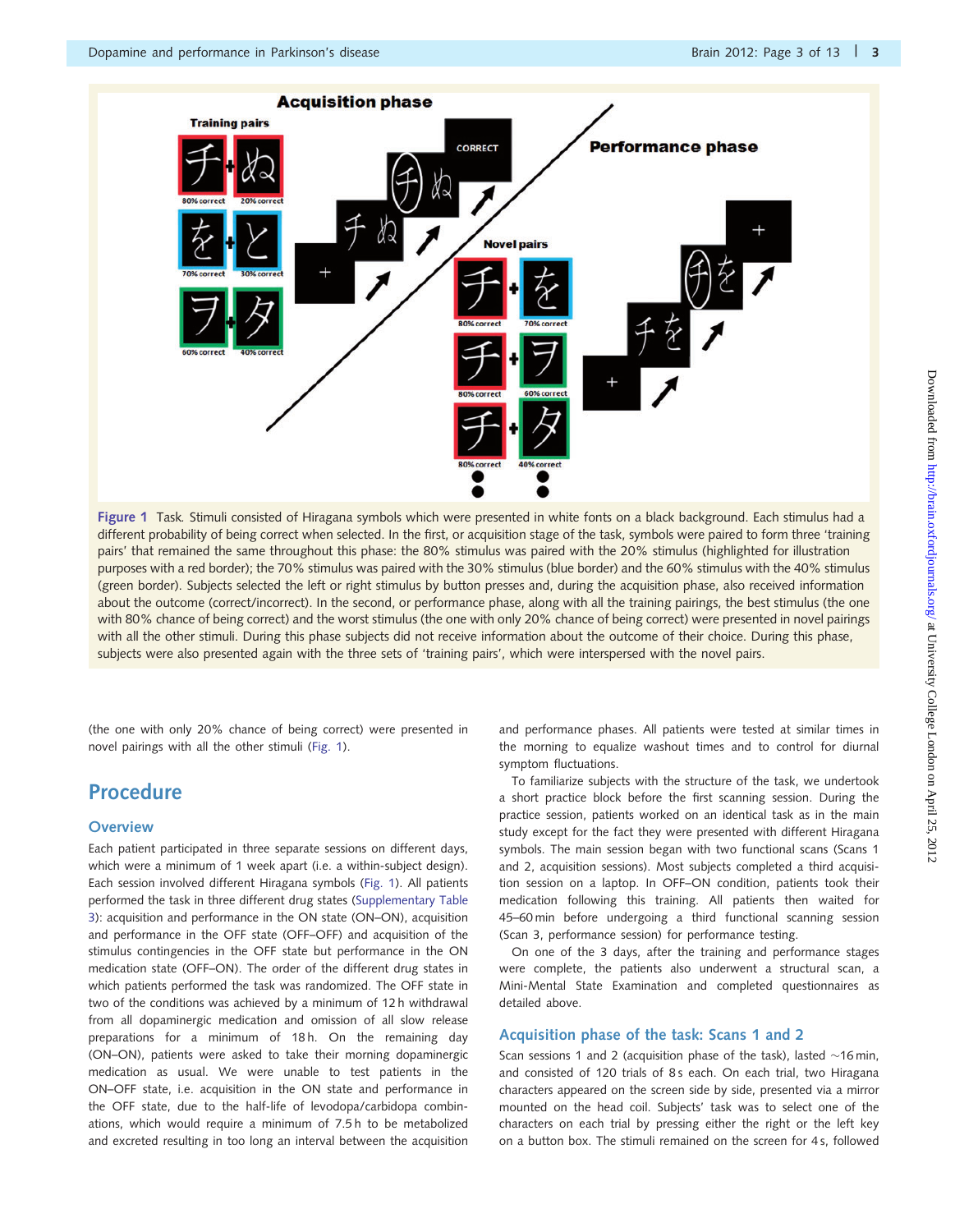by presentation of the outcome (either 'correct' or 'incorrect') for 2 s. The likelihood of being correct or incorrect was probabilistically determined for each stimulus (see above). If subjects did not respond within 4 s that the stimuli were on the screen the message 'no key pressed' was presented and the trial was excluded from the analysis. A fixation cross was presented for 2 s during the intertrial interval.

#### Performance phase of the task: Scan 3

Scanning session 3 (performance phase) was 10-min long and consisted of 110 trials of 6s each. Similar to the acquisition phase, two Hiragana characters were presented side by side on each trial and subjects had to select one of the characters by pressing either the right or the left key. As before, characters remained on screen for 4 s. This time subjects did not receive feedback after making a response and the trial instead progressed immediately to the presentation of a fixation cross during the 2 s intertrial interval.

Importantly, in addition to the stimulus pairs used during training (80% with 20%; 70% with 30% and 60% with 40%), the symbols were shown in eight novel pairings. Four of the pairings had the 'best' stimulus paired with all other stimuli (80% with 70%; 80% with 60%; 80% with 40% and 80% with 30%), and the other four pairings compared the 'worst' stimulus to all other stimuli (20% with 70%; 20% with 60%; 20% with 40% and 20% with 30%). All pairs were presented 10 times each in randomized order, resulting in 110 pairs overall ([Fig. 1](#page-2-0)).

### Magnetic resonance imaging

The study was conducted at the Wellcome Trust Centre for Neuroimaging at University College London using a 3 T (Siemens TRIO) scanner equipped with a Siemens 12-channel phased array head coil. Anatomical images were acquired using modified equilibrium Fourier transform  $T_1$  gradient echo scans, which were followed by 1-mm thick axial slices parallel to the anterior commissure–posterior commissure plane. Functional scans used a gradient echo sequence; repetition time, 2.04 s; echo time 30 ms; flip angle 90°; matrix size 64  $\times$  64; field of view 192 mm; slice thickness, 2 mm. A total of 30 axial slices were sampled. The in-plane resolution was  $2 \times 2$  mm.

Functional imaging data were analysed using statistical parametric mapping software (SPM5; Wellcome Trust Centre for Neuroimaging; [http://www.fil.ion.ucl.ac.uk/spm\)](http://www.fil.ion.ucl.ac.uk/spm). During preprocessing, images were realigned with the first volume (after discarding six volumes to allow for  $T_1$  equilibration effects), and unwarped. For each subject, the mean functional image was coregistered to a high resolution  $T_1$  structural image. This image was then spatially normalized to standard Montreal Neurological Institute (MNI) space using the 'unified segmentation' algorithm available within SPM5 [\(Ashburner and Friston, 2005\)](#page-10-0) with the resulting deformation field applied to the functional imaging data. These data were then spatially smoothed using an isotropic 6-mm full-width half-maximum Gaussian kernel.

### Data analysis

#### Behavioural analysis

#### Acquisition sessions 1–3

All subjects reached at least 65% accuracy for the easiest pairing or after completion of three acquisition sessions had a minimum accuracy of 60% over all training pairs before proceeding to the performance phase. Accuracy levels in the acquisition phase were then separately computed for each drug state by averaging the overall accuracy across all acquisition sessions on that day. Accuracy was defined as percentage of trials on which the correct stimulus, i.e. the stimulus with the highest probabilistic contingency in each training pair was selected. We then compared overall accuracy during acquisition in the ON condition to overall accuracy in the two OFF medication states using paired t-tests and a linear mixed model to detect differences in accuracy in the acquisition phase between different drug states. We also tested for differences in the acquisition rate between the different drug states by comparing learning rates in a reinforcement learning model (see below). For this test, we individually fitted the parameters of the reinforcement learning model to subjects' choices in the ON and OFF medication condition, comparing the resulting learning rates using a paired  $t$ -test.

#### Performance session

Data from the performance session were separated into trials in which the 'best' stimulus (80% chance of being correct) was presented, and trials in which the 'worst' stimulus (20% chance of being correct) was presented. We calculated the percentage of times subjects picked the best stimulus and the percentage of times the subjects avoided the worst stimulus in these novel pairings and tested for any differences in performance between the different medication conditions.

#### Reinforcement learning model

We used a simple prediction error-based reinforcement learning model ([Sutton and Barto, 1998](#page-12-0)) to estimate a trial-by-trial measure of stimulus value, and thus an outcome prediction error  $\delta$  defined as the difference between the actual observed outcome R (correct/ incorrect = 1/0) and the current expected value of the chosen stimulus.

For each pair of stimuli A and B, the model estimates the expected values of choosing A,  $(Q_A)$  and choosing B  $(Q_B)$ , on the basis of individual sequences of choices and outcomes. The expected values were set to zero before learning. After every trial  $t > 0$  the value of the chosen stimulus (e.g. 'A') was updated according to the rule  $Q_A(t + 1) = Q_A(t) + \alpha \times \delta(t)$ . The outcome prediction error is the difference between the actual and the expected outcome,  $\delta(t) = R(t) - Q_A(t)$  with the actual outcome being either 'Correct' or 'Incorrect' (1 or 0). Values of stimuli that were not shown on a trial were not updated.

Given the expected values, the probability (or likelihood) of the observed choice was estimated using the softmax rule:  $P_A(t) = \exp[Q_A(t)/\beta]/\{\exp[Q_A(t)/\beta] + \exp[Q_B(t)/\beta]\}.$  The parameters  $\alpha$ (learning rate) and  $\beta$  (temperature) were adjusted to maximize the likelihood of the actual choices under the model, for all subjects. Trial-by-trial outcome prediction errors estimated by the model were then used as parametric regressors in the imaging data.

We also considered an alternative reinforcement learning model, which allowed for separate learning rates  $\alpha^+$  on positive updates (increasing the predicted value) and  $\alpha^-$  on negative updates (decreasing the predicted value). We then compared model likelihoods of the models with separate learning rates and the original reduced model on an individual subject level using Bayesian Information Criterion (BIC), which corrects for the different complexity in models (smaller values indicate better fit) ([Schwarz, 1978](#page-12-0)), and population level using Bayesian model comparison [\(Stephan](#page-12-0) et al., 2009).

#### Functional magnetic resonance imaging: whole-brain general linear model parametric analysis

#### Acquisition session

Functional MRI time series were regressed onto a composite general linear model containing four regressors: trial onset time (the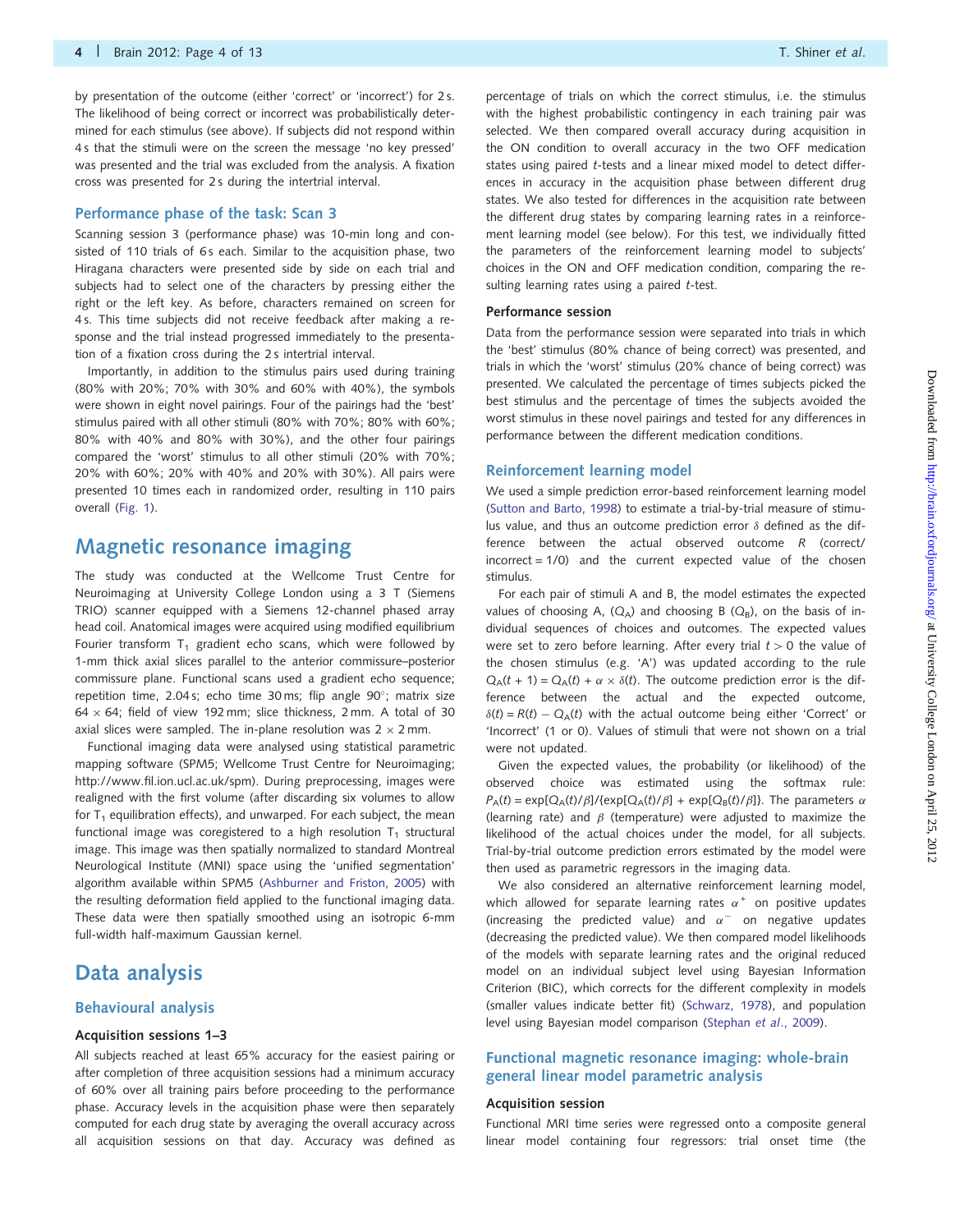appearance of the hiragana characters), outcome onset time, motor response time and fixation cross presentation time. The outcome onset was parametrically modulated by the prediction error as estimated by the reinforcement learning model. We also composed another general linear model in which there were four regressors: correct trial onset time, incorrect trial onset time, motor response time and fixation cross presentation time. The actual value of the chosen cue in each trial was entered as a parametric modulator of the two trial onset regressors.

#### Performance session

Four regressors were entered into the functional MRI model: correct trial onset time, incorrect trial onset time, motor response time and fixation cross presentation time. The actual value of the chosen cue in each trial was entered as a parametric modulator of the two trial onset regressors.

The regressors were convolved with the canonical haemodynamic response function, and low frequency drifts were excluded with a high-pass filter (128-s cut-off). Short-term temporal autocorrelations were modelled using an autoregressive [AR(1)] process. Motion correction regressors estimated from the realignment procedure were entered as covariates of no interest. Statistical significance was assessed using linear compounds of the regressors in the general linear model, generating statistical parametric maps of t-values across the brain for each subject and contrast of interest. These contrast images were then entered into a second-level random-effects analysis using a one-sample t-test against zero.

Anatomical localization was carried out by overlaying the t-maps on a normalized structural image averaged across subjects, and with reference to an anatomical atlas [\(Naidich](#page-11-0) et al[., 2009\)](#page-11-0). All coordinates are reported in MNI space ([Mazziotta](#page-11-0) et al., 1995).

#### Region of interest analysis

We extracted data for all region of interest analyses using a cross-validation leave-one-out procedure: we re-estimated our main second-level analysis 12 times, always leaving out one subject. Starting at the peak voxel for the chosen cue value signal in ventromedial prefrontal cortex and nucleus accumbens, which was identified by looking over all correct trials (in both the ON and OFF drug states), we selected the nearest maximum in these cross-validation second-level analyses. Using that new peak voxel, we then extracted the data from the left-out subject and calculated a representative timecourse for each region of interest as first eigenvariate from data in all voxels within a 4-mm sphere around that peak. We then performed a small volume correction on the striatal activations in the putamen using an anatomical region of interest defined according to the Talairach Daemon atlas ([Lancaster](#page-11-0) et al., 1997) using the SPM WFU PickAtlas tool [\(Maldjian](#page-11-0) et al., 2003).

### **Results**

We used a within-subject design to study a single group of patients with Parkinson's disease [early-to-moderate stage (Hoehn and Yahr stage: mean 1.69, SE 0.26)] in a generalization task introduced by Frank et al. [\(2004,](#page-11-0) [2007](#page-11-0)b) in three separate drug states [\(Fig. 1\)](#page-2-0). We employed a within-subject design given the inherent difficulty in accurately matching patients with Parkinson's disease with different disease severity. We also believe that this design allowed us to minimize and control, as far as possible, for individual cognitive and genetic differences that may exist in our cohort, allowing us to look at the within-subject effects of drug on behaviour. In parallel with our behavioural analysis, we also acquired neural data using functional MRI. Thus, this design enabled us to explore the effect of dopamine on behaviour and on the brain by testing patients in three different drug states: acquisition and performance ON medication; acquisition and performance OFF medication and acquisition in an OFF medication state and performance in an ON medication state. The inclusion of the latter condition specifically enabled us to probe whether dopamine's effects are expressed during task acquisition (learning) or task performance.

### Acquisition phase

#### Behavioural results

At the end of the acquisition phase, average choice accuracy on the training pairs did not differ between groups across the different drug states [paired t-tests: comparing ON–ON with OFF–ON:  $t(1,12) = 0.15$ ,  $P = 0.87$ ; comparing ON–ON with OFF–OFF:  $t(1,12) = 0.095$ ,  $P = 0.92$ ; comparing OFF-ON with OFF-OFF:  $t(1,12) = -0.079$ ,  $P = 0.93$ ] ([Supplementary Table 4\)](http://brain.oxfordjournals.org/cgi/content/full/aws083/DC1). Similarly, we found no significant difference in learning rates between patients when they were in an OFF compared to ON medication state [ON: mean 0.25, SE 0.02; OFF: mean 0.24, SE 0.01; paired *t*-test  $t(1,12) = 0.117$ ,  $P = 0.90$ ] ([Supplementary Table 5](http://brain.oxfordjournals.org/cgi/content/full/aws083/DC1)), or in the number of sessions required to reach criteria [ON: mean 1.23, SE 0.12; OFF: mean 1.38, SE 0.16 paired t-test  $t(1,12) = -0.69$ ,  $P = 0.50$ . When the three types of training pairs were examined separately, there were no differences in choice accuracy between the different drug states. When we compared log evidences from a learning model with separate learning rates for positive and negative updates (posneg) with a single learning rate model (single), we found that the more complex model did not explain behaviour any better than the simple model (average BIC<sub>single</sub> = 260.9 versus BIC<sub>posneg</sub> = 261.4; posterior probability  $P_{single} = 0.72$ ; exceedance probability single versus posneg model  $P > 0.99$ ). Thus, subjects' behaviour could not be explained better with separate learning rates for positive and negative updating.

#### Neuroimaging data

Here, we examined brain responses that correlated with outcome prediction errors computed from a reinforcement learning model, fit to subjects' behaviour during the acquisition phase. We found that bilateral responses in the striatum (central coordinates right putamen  $x = 26$ ,  $y = 0$ ,  $z = -4$ ; left putamen  $x = -28$ ,  $y = -12$ ,  $z = -2$ ) ([Fig. 2](#page-5-0)) strongly correlated with reward prediction errors [small volume corrected using anatomical region of interest for false discovery rate (FDR); left putamen  $P = 0.007$ , right putamen  $P = 0.006$ ], consistent with many previous results ([McClure](#page-11-0) et al., [2003](#page-11-0); [O'Doherty](#page-12-0) et al., 2003; [Schonberg](#page-12-0) et al., 2010). However, similar to our behavioural findings, we found no differences in prediction error-related brain activation between the different drug states during acquisition [paired t-test ON compared with OFF:  $t(1,11) = -0.076$ ,  $P = 0.46$ ] (see [Supplementary Table 6](http://brain.oxfordjournals.org/cgi/content/full/aws083/DC1) for a whole-brain activation table for prediction error-related activity across all drug conditions). We separately examined neural responses to positive and negative prediction errors but did not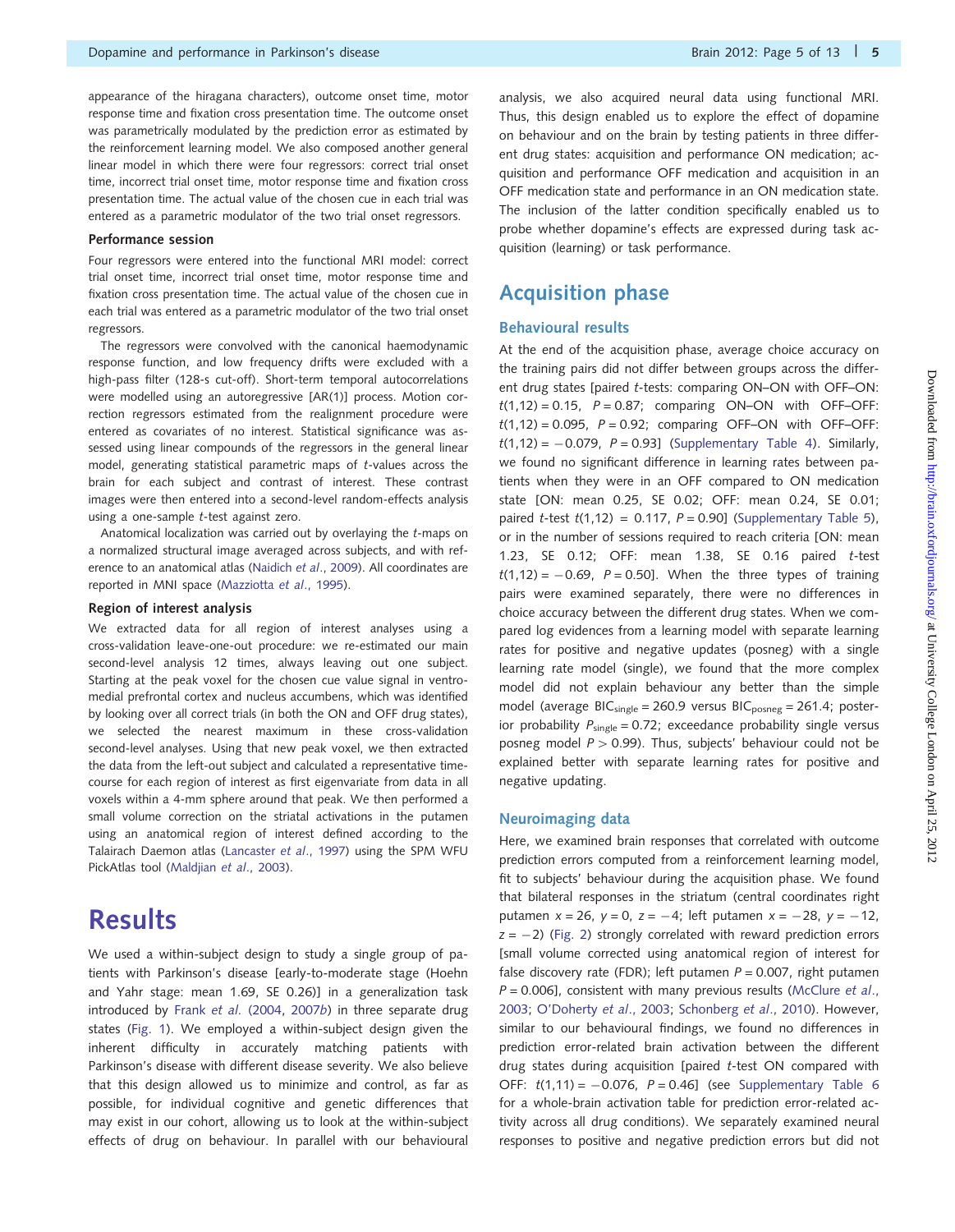<span id="page-5-0"></span>

Figure 2 Prediction error-related activity during acquisition. (A) Brain activity in putamen correlated with magnitude of outcome prediction errors across all trials during the acquisition phase. Activations are thresholded at  $P < 0.001$  uncorrected. (B) Correlation between outcome prediction errors and blood oxygen level-dependent activity in the two different drug states. Data in the 'ON' state was averaged across the two acquisition sessions performed in the scanner under this medication state and data in the 'OFF' state across the four acquisition sessions performed in this medication state. Error bars represent SEM. n.s. = not significant.

find any differences between the different drug states [paired t-tests comparing positive prediction errors ON compared with OFF:  $t(1,11) = -0.083$ ,  $P = 0.42$ ; and comparing negative prediction errors ON with OFF:  $t(1,11) = -0.051$ ,  $P = 0.614$ ]. Perhaps most surprisingly, at the time of cue onset, we did not observe any correlation between brain activity and the value of the chosen cue in any of the drug states.

### Performance phase

#### Behavioural results

In the performance phase, after patients had acquired the task contingencies, along with all the training pairings, we presented the best (the one with 80% chance of being correct) and worst stimulus (the one with only 20% chance of being correct) in novel pairings with all the other stimuli [\(Fig. 1](#page-2-0)). We found that patients ON their dopamine replacement therapy performed significantly better than patients OFF dopamine replacement therapy [main effect comparing accuracy of the mean of ON–ON/OFF–ON with OFF–OFF, paired t-test,  $t(1,12) = 2.8$ ,  $P = 0.01$ ]. Crucially, a separate examination of the three drug states revealed a main effect of drug on performance but not on acquisition [\(Fig. 3](#page-6-0)A). Subjects who acquired the contingencies in an OFF medication state and received their dopamine replacement therapy after the acquisition phase, but before the performance phase, had the same level of overall accuracy as subjects who both acquired the contingencies ON medication and performed ON medication [paired t-test comparing ON– ON with OFF–ON,  $t(1,12) = -0.03$ ,  $P = 0.97$ ]. Both the ON–ON and OFF–ON groups were significantly more accurate than the OFF–OFF group [paired t-test comparing ON–ON with OFF–OFF,  $t(1,12) = 2.17$ ,  $P = 0.05$ ; and comparing OFF-ON with OFF-OFF,  $t(1,12) = 2.28$   $P = 0.04$ ]. A mixed effects linear model showed a significant effect of drug state on performance accuracy at the

performance phase  $[F(1,36) = 5.38, P = 0.02]$  but not at the acquisition phase  $[F(1,36) = 0.002, P = 0.96]$ .

In addition to the novel pairings, we also presented subjects with the three stimulus pairs on which they had been trained during acquisition. Interestingly, we found no difference in accuracy levels on these training pairs across the different drug states [paired  $t$ -tests comparing ON–ON with OFF–ON,  $t(1,12) = -1.36$ ,  $P = 0.19$ ; comparing ON– ON with OFF–OFF,  $t(1,12) = -0.64$ ,  $P = 0.52$ ; comparing OFF–ON with OFF–OFF  $t(1,12) = 1.26$ ,  $P = 0.23$ ] [\(Fig. 3](#page-6-0)B), even when the three types of training pairs were examined separately. Indeed, there was no difference in the accuracies for training pairs versus novel pairs in ON–ON or OFF–ON drug states [paired t-tests comparing training pair accuracy with novel pair accuracy in ON–ON,  $t(1,12) = 0.61$ ,  $P = 0.55$  and OFF-ON drug states,  $t(1,12) = -1.75$ ,  $P = 0.10$ ]. However, as expected, in the OFF–OFF drug state, accuracy for training pairs was significantly higher than for novel pairs  $[t(1,12) = -2.28, P = 0.04]$ . Note that our results cannot be explained by a faster extinction effect in the patients when they were OFF dopamine replacement therapy. An effect of this sort would predict an overall gradual performance decrement over time. Instead, we found that patients OFF medication maintained their performance in the training pairs, which were randomly interspersed with the novel pairs, throughout the test session. One difference between our study and that of Frank et al. [\(2004](#page-11-0), [2007](#page-11-0)b) is that in our study there was an added time delay between acquisition and transfer, whilst L-DOPA took effect. Since dopamine influences processes such as working memory [\(Sawaguchi and Goldman-Rakic, 1991](#page-12-0); [Watanabe](#page-12-0) et al., [1997](#page-12-0); [Fuster, 2001](#page-11-0); [Stuss and Knight, 2002\)](#page-12-0) and enhancing dopamine signalling will have had an effect on these processes [\(Sawaguchi,](#page-12-0) [2001](#page-12-0); Wang et al[., 2004](#page-12-0); [Gibbs and D'Esposito, 2005](#page-11-0); [Cools and](#page-11-0) [D'Esposito, 2011](#page-11-0)), one could argue that the poor generalization in the OFF group could stem from the delay. However, we believe this is unlikely given evidence that the OFF group performed just as well as the ON group on training pairs.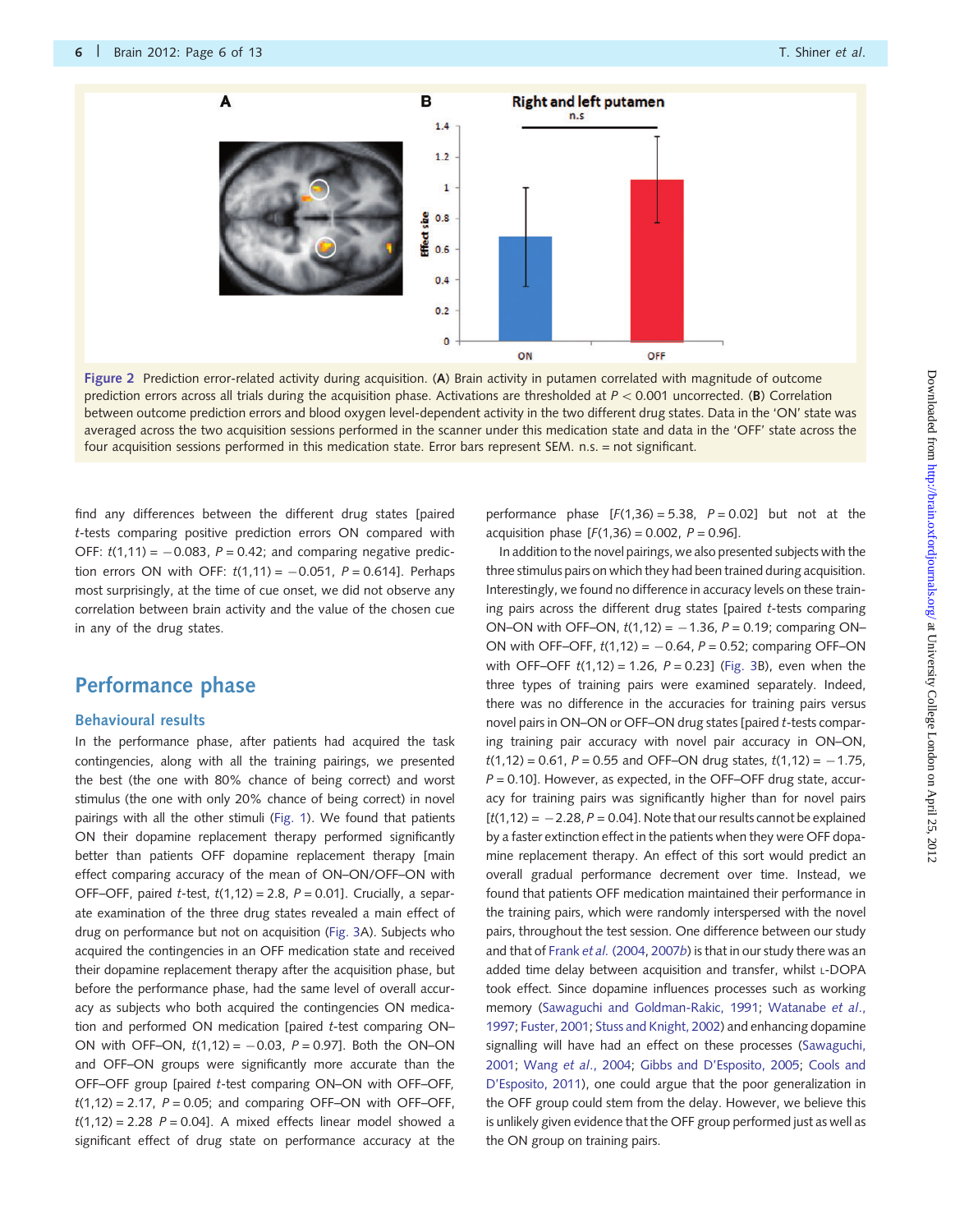<span id="page-6-0"></span>

Figure 3 Accuracy during performance phase. (A) Accuracy in novel pairings was significantly higher when subjects were ON dopamine replacement therapy during the performance phase than when they were OFF. This effect is independent of drug state during the previous acquisition phase. Shown is the combined accuracy in selecting the best stimulus and avoiding the worst stimulus over the three drug states when subjects had to pick the stimulus with the highest likelihood of being correct when presented in novel parings. ON–ON session (blue), when patients took their usual dopamine replacement therapy; OFF–ON session (blue/red stripe), when patients took their dopamine replacement therapy only after completing the acquisition phase; OFF–OFF session (red), when patients abstained from their dopamine replacement therapy throughout the task. (B) Accuracy in selecting the better stimulus among the training pairs during the performance phase did not differ between drug states. n.s. = not significant.

We next tested for differential performance in selecting the best, and avoiding the worst, stimulus within the novel pairings. Interestingly, being in the ON dopamine replacement therapy state during the performance phase selectively improved accuracy in selecting the best stimulus compared to avoiding the worst stimulus for novel stimuli pairs [paired t-tests comparing ON accuracy for picking the best compared with avoiding worse stimulus  $t(1,12) = 2.16$ ,  $P = 0.05$ ]. This performance difference between selecting the best and avoiding the worst stimulus was not evident when subjects both acquired and performed the task in the OFF medication state [paired t-tests comparing OFF accuracy for picked best compared with avoiding worse stimulus  $t(1,12) = 0.58$ ,  $P = 0.56$ ], although their overall performance was worse [\(Fig. 4](#page-7-0)). Of note, there was no interaction between the medication status (ON versus OFF) during performance and the ability to pick the best compared with avoiding the worst stimulus as has previously been reported (Frank et al[., 2004,](#page-11-0) [2007](#page-11-0)b). We only found this selective improvement in picking the best stimulus compared with avoiding the worst stimulus within the ON group. We observed the same pattern when analysing the ON–ON and OFF–ON groups separately. However, although a trend was evident this did not reach full significance [paired t-tests comparing ON accuracy for picking the best compared with avoiding worse stimulus in the ON–ON group alone,  $t(1,12) = 1.5$ ,  $P = 0.15$ ; and in the OFF–ON group alone,  $t(1,12) = 1.68$ ,  $P = 0.11$ ]. When we separately compared accuracy for picking the best stimuli, and for avoiding the worst stimuli, across groups there were no significant differences [paired t-tests comparing 'pick best' accuracy; ON–ON with OFF–ON,  $t(1,12) = -0.26$ ,  $P = 0.98$ ; comparing ON–ON with OFF–OFF,  $t(1,12) = 1.79$ ,  $P = 0.09$ ; comparing OFF–ON with OFF–OFF,  $t(1,12) = 1.73$ ,  $P = 0.1$ ; paired t-tests comparing 'avoid worse' accuracy: ON–ON with OFF–ON,  $t(1,12) = -0.07$ ,  $P = 0.94$ ; comparing ON–ON with OFF–OFF,  $t(1,12) = 1.27$ ,  $P = 0.22$ ; comparing OFF–ON with OFF–OFF,  $t(1,12) = 1.6$ ,  $P = 0.13$ . This indicates that when subjects were ON dopaminergic medication there was an asymmetry in performance between picking the best compared with avoiding the worst stimuli. Our data do not show that medication selectively improves generalization only for the best stimuli but rather that it affects the ability to generalize learnt information overall. When we examined reaction times, we found that across all groups there was a significant difference in reaction times between pick best and avoid worse stimuli trials [paired t-test,  $t(1,12) = -2.52$ ,  $P = 0.027$ ] with subjects being faster for the pick best trials. There were, however, no significant between group differences in reaction times.

#### Neuroimaging data

To investigate possible neural mechanisms underlying the observed behavioural effects during the performance phase, we next tested for differences in the degree at which functional MRI blood oxygen leveldependent activity correlated with decision variables between different drug states. We tested whether neural representations of stimulus values at the time of cue presentation differed between drug states. We found that blood oxygen level-dependent activity in nucleus accumbens (central coordinates  $x = 8$ ,  $y = 12$ ,  $z = -4$ ) correlated with the value of the chosen cue, but this effect was only evident in the ON medication state for correct novel trials [one sample t-test,  $t(1,11) = 2.7$ ,  $P = 0.01$ ]. Cue-evoked blood oxygen level-dependent activity did not correlate with the value of the chosen cue when patients were OFF their dopamine replacement therapy [one sample t-test,  $t(1,11) = 0.98$ ,  $P = 0.34$ ] or made an incorrect choice [one sample t-test ON incorrect,  $t(1,11) = -2.12$ ,  $P = 0.06$ ; OFF incorrect  $t(1,11) = -0.06$ ,  $P = 0.94$ ] [\(Fig. 5A](#page-8-0) and B). We found an identical effect in ventromedial prefrontal cortex  $(x = -2, y = 38, z = 0)$ , where blood oxygen level-dependent activity varied with the value of the chosen cue when patients were both ON medication and made the correct choice [one sample t-test,  $t(1,11) = 2.52$ ,  $P = 0.02$ ], but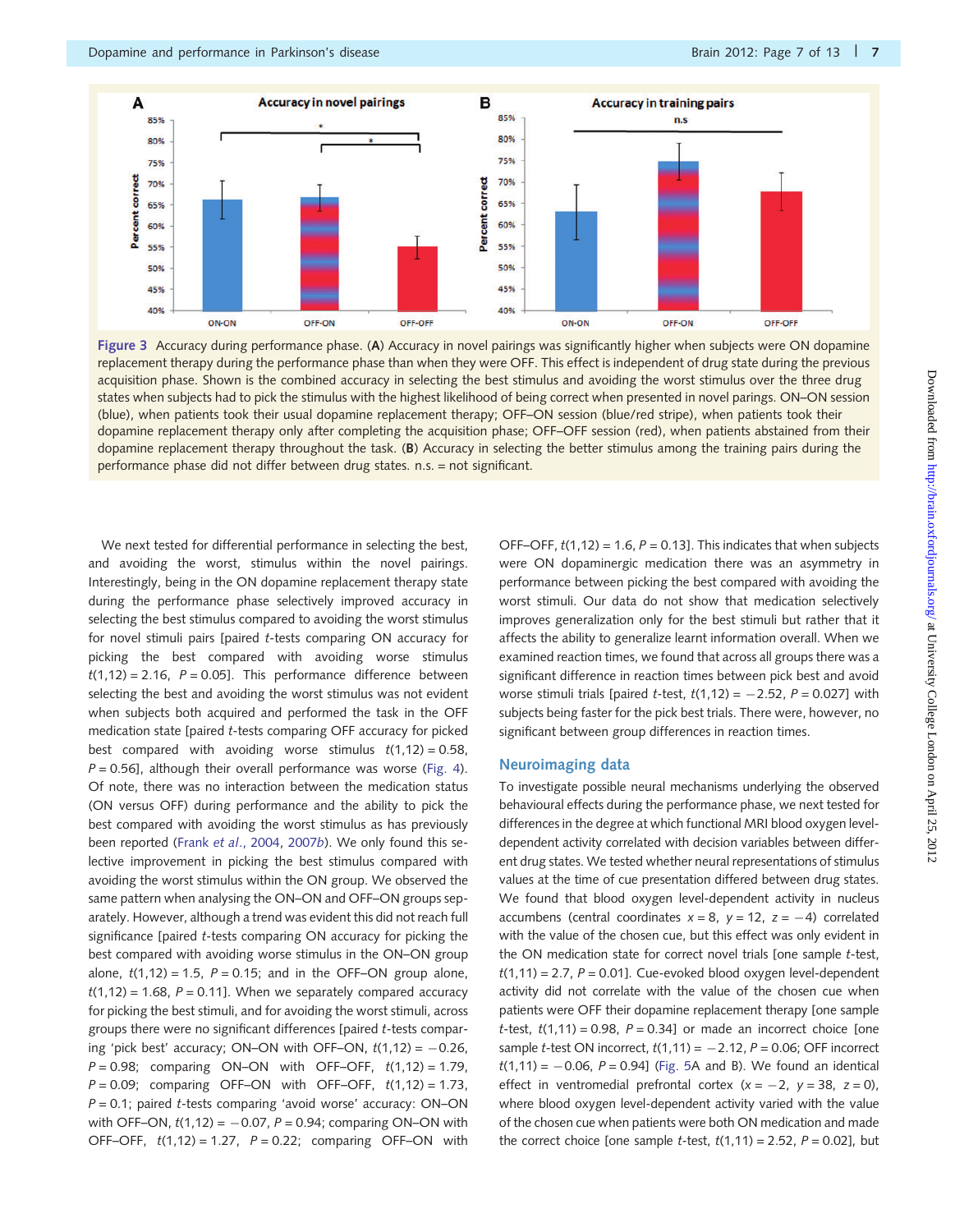<span id="page-7-0"></span>

Figure 4 Differences in accuracy at picking best compared with avoiding worst stimuli. ON state during performance phase selectively improved accuracy for picking the best stimulus (the 80%) compared to avoiding the worst stimulus (the 20% stimulus) in novel pairings. The data in the 'ON' state comes from the two performance bouts performed in this medication state and the data in the 'OFF' state comes from the single performance bout performed in this medication state.

not when they were OFF their dopamine replacement therapy [one sample t-test,  $t(1,11) = 0.31$ ,  $P = 0.76$ ], or made an incorrect choice [one sample t-test ON incorrect,  $t(1,11) = -1.28$ ,  $P = 0.22$ ; OFF incorrect  $t(1,11) = 0.76$ ,  $P = 0.46$ ] ([Fig. 5C](#page-8-0) and D). These findings show that activity in nucleus accumbens and ventromedial prefrontal cortex successfully reflect the values of the most rewarding cue only in an ON medication state, a characteristic that precisely mirrors patients' improved performance in this state. We found that this effect was not driven solely by the ON–ON group. When the OFF–ON group are examined separately, cue-evoked blood oxygen level-dependent activity correlated with the value of the chosen cue with patients made the correct choice both in the nucleus accumbens [one sample t-test,  $t(1,11) = 2.86$ ,  $P = 0.015$ ] and in the ventromedial prefrontal cortex [one sample *t*-test,  $t(1,11) = 2.93$   $P = 0.014$ ], however, when we directly compared the activations in OFF–ON with the OFF–OFF group this did not reach statistical significance [paired t-test comparing OFF–ON with OFF–OFF, nucleus accumbens  $t(1,11) = 1.62$ ,  $P = 0.13$ , ventromedial prefrontal cortex  $t(1,11) = 1.02$ ,  $P = 0.32$ ].

Akin to the neuroimaging findings from the acquisition phase, when we examined value-related neural activity at the time of cue onset during presentation of the training pairs at the performance phase, we did not find a significant correlation between blood oxygen level-dependent activity and the value of the chosen cue in either of the drug states.

## **Discussion**

We show a striking effect of dopamine replacement therapy on the ability of patients with Parkinson's disease to select the correct stimulus in a probabilistic reinforcement learning task. Importantly,

our data show that medication status at the acquisition task phase does not impact successful task learning. Instead, the data show that the critical factor is medication status at the performance phase, by which time stimulus values must already have been successfully acquired. The findings challenge a proposal that the impact of dopaminergic status on this form of decision-making solely reflects its involvement in learning.

Our key observation was that patients who were OFF dopamine during the second task phase performed significantly worse when stimuli occurred in novel pairings. However, dopaminergic drug state did not impact their ability to choose when confronted with pairs on which they had been trained in the first phase of the task. This indicates that the subjects OFF medication could successfully retrieve learnt contingencies but were unable to use this knowledge to make correct choices when they had to select between novel stimulus pairings. There was no difference in learning rates or accuracy during the acquisition phase between the different drug conditions, indicating that dopamine did not affect the ability to learn stimulus values. Consequently, our data indicate that dopamine replacement therapy influenced the ability to generalize, in a context, where subjects needed to select the best stimulus in a state characterized by presentation of novel pairings.

A mechanistic basis for our behavioural findings is provided by our functional MRI data, which specifically addressed the neural representation of stimulus value during the performance phase. Even when subjects had learned stimuli OFF dopamine replacement therapy, and were only given their dopamine replacement therapy after learning had occurred, activity in nucleus accumbens and ventromedial prefrontal cortex encoded the value of the chosen stimulus during the performance phase, allowing the brain to compare those values in novel pairings. This suggests that, in contrast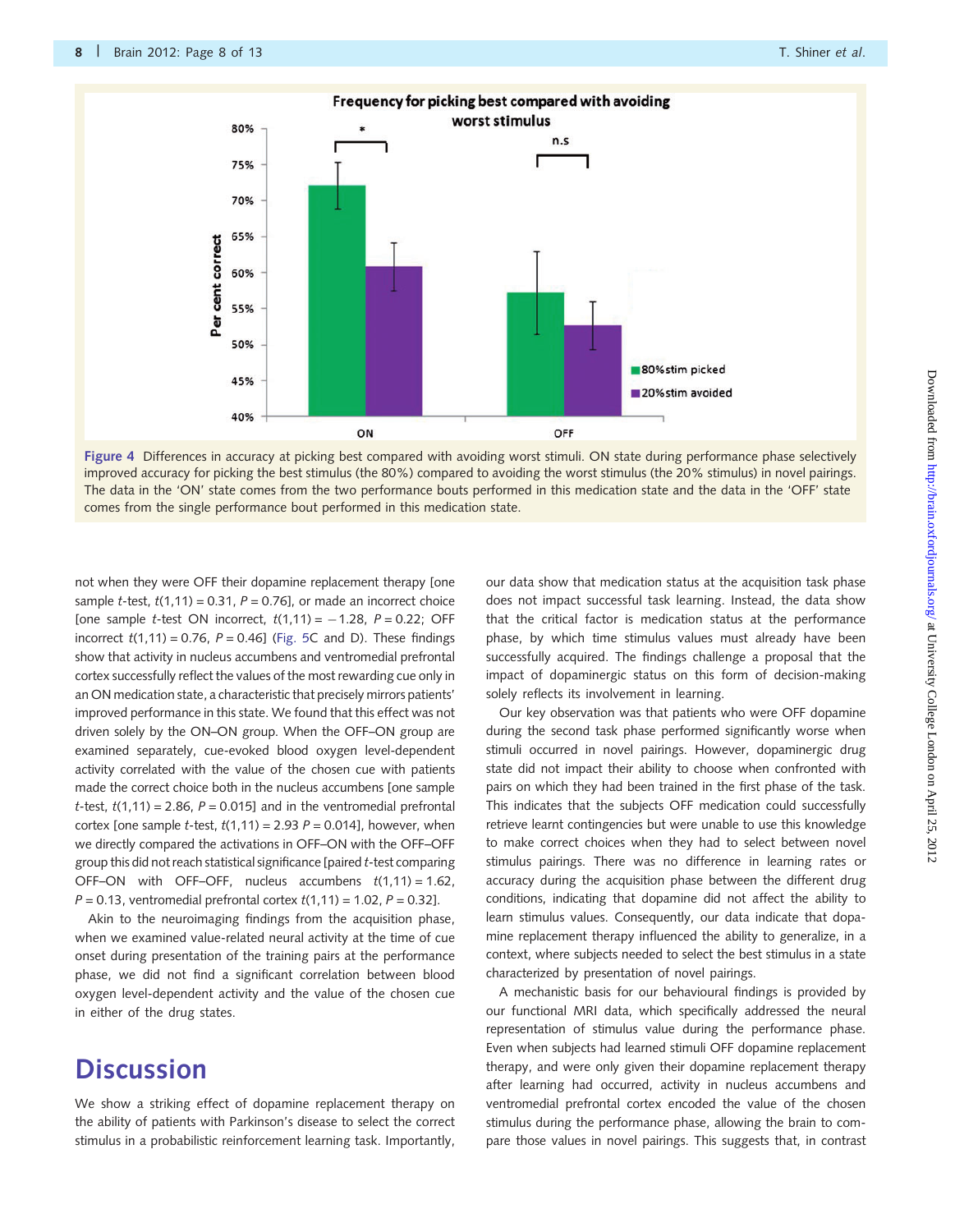<span id="page-8-0"></span>

Figure 5 Brain activity correlating with the value of the chosen cue during performance phase. (A) Brain activity in right nucleus accumbens (R NAc) correlated with the value of the chosen cue. Analysis performed over all correct trials (both ON and OFF) in a context where novel parings are presented. (B) A differential analysis between drug states reveals this correlation was selective to the ON state. (C) Brain activity in ventromedial prefrontal cortex (vmPFC) also correlated with the value of the chosen cue. Whole brain analysis performed over all correct trials (both ON and OFF). (D) Similar to activity in nucleus accumbens, the correlation between blood oxygen level-dependent values in ventromedial prefrontal cortex and the value of the chosen cue was only evident in ON but not in OFF state. The error bars represent SEM. Thresholds in statistical parametric map images set to  $P < 0.005$  uncorrected.

to previous accounts (Schultz et al[., 1997;](#page-12-0) [O'Doherty](#page-12-0) et al., 2003; [Bayer and Glimcher, 2005](#page-10-0); [Pessiglione](#page-12-0) et al., 2006), reduced dopamine availability during learning did not impair value acquisition. Instead, our data show that decreased dopamine during performance resulted in an impoverished neural representation of stimulus value. This we suggest impaired an ability to compare cue values in novel pairings, in other words to generalize from learnt information. On the other hand, non-novel pairings (i.e. the acquisition pairs) could still be answered correctly if a stimulus–response association had been learned; this would not depend directly on value representations [and could for example be achieved by fixed stimulusresponse associations, or explicit (episodic) memory retrieval], and could therefore operate successfully even when dopamine levels were low. This explanation best accounts for why subjects who were OFF medication throughout the task were equally successful at choosing the best stimuli in the context of the training pairs. It is of interest that the two structures highlighted in our data, the nucleus accumbens and ventromedial prefrontal cortex, are strongly associated with various forms of value prediction and prediction errors in reinforcement learning contexts ([Matsumoto](#page-11-0) et al., [2003;](#page-11-0) [Day and Carelli, 2007;](#page-11-0) [Luk and Wallis, 2009\)](#page-11-0). The pattern of findings we observed, whereby stimulus value correlated with activity in these two regions in the ON state, implies that these brain areas can successfully represent the reward value of cues when patients are ON medication enabling successful performance for novel pairings. However, when this signal is degraded as seen in the OFF state, performance is impaired.

The fact that patients in all three drug states performed equally well when they were selecting the best cue for sets on which they had been previously trained further indicates that dopamine did not influence patients' accuracy by a direct influence on learning. Levodopa medication in patients with Parkinson's disease has previously been shown to have a positive effect on generalization of learnt information in novel contexts; however, those observations were on a background of impaired learning and therefore crucially different from our current findings (Myers et al[., 2003](#page-11-0); [Shohamy](#page-12-0) et al., 2006). Of course, many different systems are likely to be involved in learning, only some of which depend directly on dopamine ([Beninger, 1983;](#page-10-0) [Dickinson](#page-11-0) et al., 2000; Daw et al[., 2005;](#page-11-0) [Palmiter, 2008\)](#page-12-0), and we cannot discount the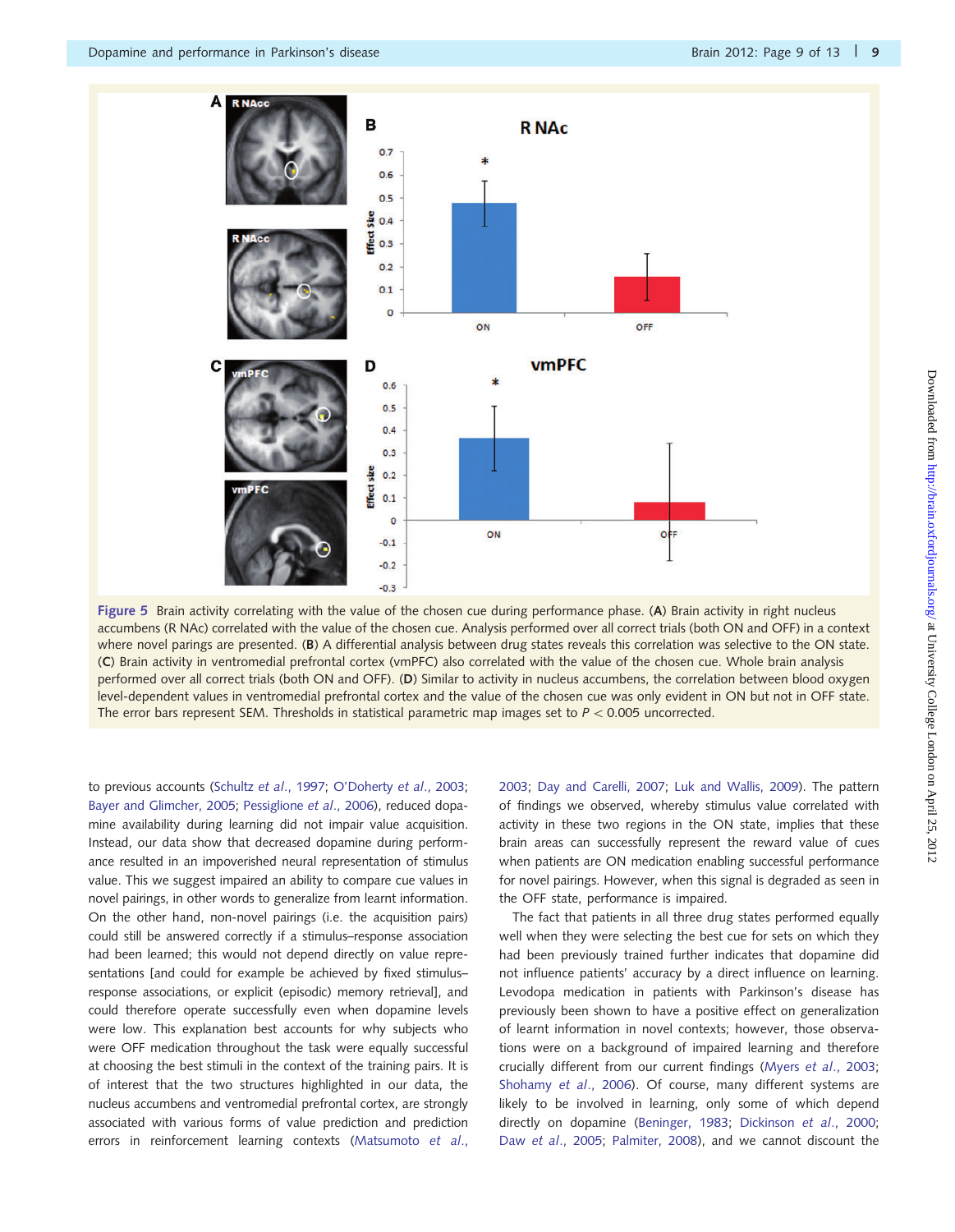possibility that a more complex learning task, such as one involving sequences of choices, might be necessary to fully reveal effects of dopamine on learning.

Beyond its putative role in learning, dopamine is implicated in a number of distinct processes related to motivation, including the control of Pavlovian conditioned responses and motivational vigour [\(Dickinson](#page-11-0) et al., 2000; [Parkinson,](#page-12-0) et al., 2002; [Salamone](#page-12-0) et al., [2003;](#page-12-0) [Berridge, 2007;](#page-11-0) [Mazzoni](#page-11-0) et al., 2007; [Niv, 2007](#page-11-0); [Bardgett](#page-10-0) et al[., 2009;](#page-10-0) Beeler et al[., 2010;](#page-10-0) [Boureau and Dayan, 2011\)](#page-11-0). The strong influence of dopamine on performance, separate to that on learning, is well known from animal data. For example, dopaminedeficient mice retain the ability to pick the most rewarding drink (sucrose compared with water) when presented in a discrimination task ([Cannon and Palmiter, 2003\)](#page-11-0). Genetic dopamine-deficient mice when tested in a maze task appears initially impaired but when subsequently treated with L-DOPA [\(Robinson](#page-12-0) et al., 2005), or caffeine [\(Hnasko](#page-11-0) et al., 2005) can be shown to have learned, consistent with an effect of dopamine on the expression of learning rather than on learning itself. In addition, dopamine is implicated in controlling movement rate and vigour ([Ungerstedt, 1971;](#page-12-0) [Salamone](#page-12-0) et al., 2003; [Cagniard](#page-11-0) et al., 2006) with dopamine depletion causing decreased motivation to work for rewards under demanding reinforcement schedules [\(Salamone and Correa, 2002;](#page-12-0) [Niv, 2007](#page-11-0)).

Importantly, these other roles remain consistent with the fact that phasic activity of dopamine neurons codes for an appetitive prediction error [\(McClure](#page-11-0) et al., 2003). However, our study has enabled us to disentangle these effects from a mere effect on learning in a manner that provides compelling evidence that dopamine has a specific role on the expression of learning that is distinct from any effect it may have on learning itself. We are, however, unable to comment on whether the drug manipulation, which included the withdrawal and then reinstatement of both L-DOPA and dopamine agonists, primarily exerted its main effect on tonic or phasic levels of dopamine although we infer that it is likely to have an effect on both.

The involvement of the nucleus accumbens during successful performance is particularly notable, since this structure is well known to control the immediate effects of dopamine on numerous aspects of performance [\(Berridge and Robinson, 1998](#page-11-0); [Ikemoto and Panksepp,](#page-11-0) [1999;](#page-11-0) [Berridge, 2009](#page-11-0); [Lex and Hauber, 2010\)](#page-11-0). The nucleus accumbens is a site where the predicted values of stimuli are transformed into preparatory Pavlovian responses under a modulatory influence of dopamine [\(Berridge and Robinson, 1998](#page-11-0)). We suggest that a preparatory response of approach is likely to be a key substrate for the behavioural patterns we observed in our task [\(Dayan](#page-11-0) et al., [2006\)](#page-11-0). This provides another reminder of the complexities inherent in a single neuromodulator (dopamine) supporting two apparently independent roles, namely reporting on appetitive prediction errors and influencing motivation and vigour [\(Ikemoto and Panksepp,](#page-11-0) [1999;](#page-11-0) Niv et al[., 2007;](#page-11-0) [Boureau and Dayan, 2011](#page-11-0); Cools et al[., 2011\)](#page-11-0).

A further important finding is the engagement of ventromedial prefrontal cortex in a context in which subjects made the correct choice between novel pairings of stimuli in the ON state, but not when subjects made incorrect choices in the ON state. This region is strongly implicated in valuation [\(Gottfried](#page-11-0) et al., 2003; [Seymour](#page-12-0) [and McClure, 2008;](#page-12-0) [Boorman](#page-11-0) et al., 2009; [Kable and Glimcher,](#page-11-0) [2009;](#page-11-0) [Fitzgerald](#page-11-0) et al., 2010; [Plassmann](#page-12-0) et al., 2010) across a range of experimental manipulations, with mounting evidence pointing to a specific role when subjects have to choose between distinct options with different values ([Padoa-Schioppa and Assad,](#page-12-0) [2006;](#page-12-0) [FitzGerald](#page-11-0) et al., 2009; [Wunderlich](#page-12-0) et al., 2010). This fits neatly with our observation that this region was engaged when subjects generated correct choices based upon an assessment of a learnt value difference between novel pairings. However, our data are intriguing in suggesting that the integrity of a dopamine input to this region is important for this form of value-based decision.

Of course, we cannot be certain as to dopamine's precise role in our task. However, two possibilities are immediately apparent: dopamine is either necessary for a stable value representation that can support generalization, or alternatively, for taking the difference between the values of the available stimuli in order to choose. We were unable to dissociate whether the neural value correlates were precursors to choice (stimulus values) or the output of the choice process (chosen values) ([Wunderlich](#page-12-0) et al., 2009). It remains an open question for future research as to whether the deficit is due to a misrepresentation of pre-choice values that are fed into a decision comparator, or reflect a problem at the value comparison stage itself or indeed a combination of both.

Our study involved testing patients with Parkinson's disease, which although providing the best human model of dopamine depletion, there is by necessity the problem of whether observations in this population can be generalized to the healthy population. Despite this caveat, our findings do lend support to the hypotheses [\(Berridge and Robinson, 1998](#page-11-0); [Berridge, 2007](#page-11-0)) and animal studies ([Ahlenius](#page-10-0) et al., 1977; [Beninger and Phillips,](#page-10-0) [1981;](#page-10-0) [Wyvell and Berridge, 2000;](#page-12-0) Cannon [and Palmiter, 2003;](#page-11-0) [Denenberg](#page-11-0) et al., 2004; [Robinson](#page-12-0) et al., 2005) that stress a major role for dopamine outside of learning.

A significant finding from our study is that when patients were ON their dopamine replacement therapy, they were worse at avoiding stimuli with the poorest probabilistic contingencies than at choosing the stimuli with the best probabilistic outcomes. This is in keeping with previous research showing a similar outcome valence performance asymmetry, whereby patients ON their dopamine replacement therapy are impaired at avoiding the least rewarding stimuli (Frank et al[., 2004](#page-11-0), [2007](#page-11-0)b). It has been postulated that this worsening in performance is due to 'overdosing' of the striatum, which interferes with the dips in dopamine that express negative prediction errors (Frank et al[., 2004](#page-11-0), [2007](#page-11-0)b). However, in our study, as in several others (de Wit et al[., 2011;](#page-11-0) [Jocham](#page-11-0) et al., 2011), we did not find a direct effect of medication on learning, and we postulate that the worsened performance may reflect some other mechanism, perhaps an impaired expression of avoidance behaviour in a high dopamine state.

Of note, we did not find the interaction between medication state and picking the best compared with avoiding the worst stimulus that has been reported in some previous studies ([Frank](#page-11-0) et al., [2004,](#page-11-0) [2007](#page-11-0)b; Voon et al[., 2010](#page-12-0)). We found an overall improvement in performance when subjects were ON medication and an asymmetry in this performance accuracy between picking the best compared with avoiding the worst stimuli within this group.

We did not find a significant difference between picking the best stimulus in the ON state and picking the best stimulus in the OFF state. Thus, although we can conclude that when subjects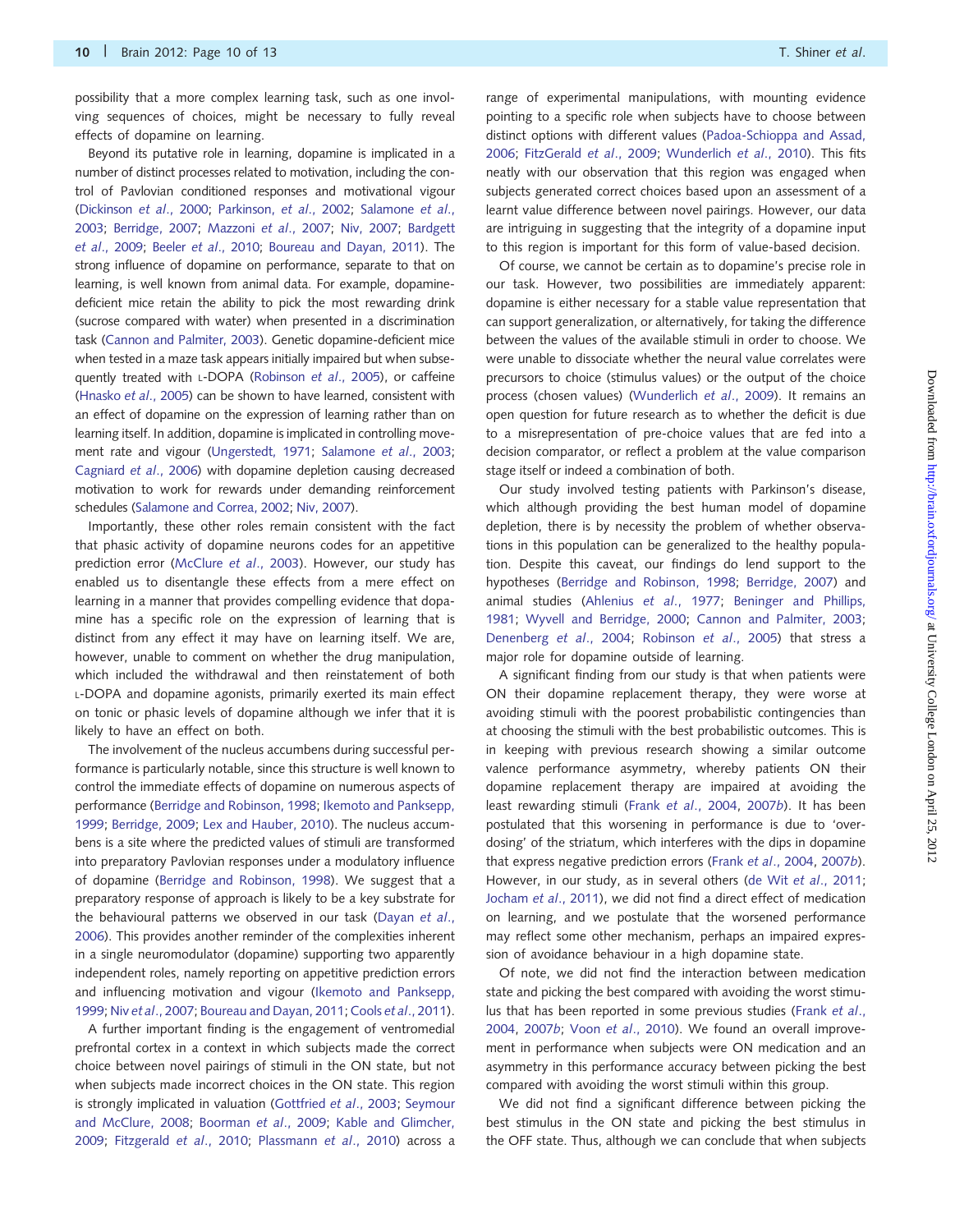<span id="page-10-0"></span>were ON dopaminergic medication, there was an asymmetry in performance between picking the best compared with avoiding the worst stimuli, we cannot be certain whether this improvement in performance in the ON compared with the OFF group is solely due to an improved ability to select the most rewarding stimuli. Since the OFF–OFF patients generalized so poorly, there remains a possibility that we were unable to detect an asymmetry in performance in the OFF group due to floor effects. However, the clear asymmetry observed in the ON group is of interest as it provides a hint as to where dopamine may exert an important influence.

Several studies have also found differences in striatal activations in response to wins and losses when comparing patients with Parkinson's disease with compulsive behaviour ON medication to patients with idiopathic Parkinson's disease [\(Steeves](#page-12-0) et al., 2009; Voon et al[., 2010](#page-12-0)) or in healthy subjects who were given dopaminergic modulating drugs [\(Pessiglione](#page-12-0) et al., 2006; [Cools](#page-11-0) et al., [2007](#page-11-0)). We did not find this pattern in our study, possibly because of the unique feature of our design in making within-subject comparisons in patients with idiopathic Parkinson's disease. In particular, acute pharmacological manipulations in healthy volunteers may have very different effects to those found in patients previously exposed to dopaminergic agents. Another potential explanation for these differences is that in contrast to the studies that found differences in striatal activations in response to gains and losses [\(Pessiglione](#page-12-0) et al., 2006; Bodi et al[., 2009;](#page-11-0) [Palminteri](#page-12-0) et al[., 2009](#page-12-0); Voon et al[., 2010](#page-12-0)), we did not have actual losses as outcomes, only stimuli that were probabilistically more or less likely to be correct. We caution against a conclusion that our data indicate that prediction errors do not play an important role in learning. Indeed, we observed prediction errors during the task acquisition. We were, however, unable to detect differences in the magnitude of these activations when dopaminergic drugs were given to this patient group, consistent with a suggestion that for successful choice, it is critical that dopamine levels are high during actual performance. We also cannot discount the fact that there might remain some residual activity within the dopaminergic system of patients with Parkinson's disease, resulting in adequate levels of dopamine to signal reward prediction errors in some structures, but not enough to form adequate cue value representations to allow successful generalization in those, or other, structures. Furthermore, in some contexts the relationship between dopamine appears to follow an inverted U-shaped function whereby the optimum level of performance exists at a certain level of dopaminergic stimulation and moving off that peak, either by reducing or increasing the levels of dopamine, leads to worsened task performance ([Robbins, 2000;](#page-12-0) Rowe et al[., 2008](#page-12-0); [Cools and D'Esposito, 2011](#page-11-0)) rendering dopaminergic manipulations crucially dependant on baseline levels. There is a possibility that high level of cognitive processing, such as working memory, required for this task may obscure differences in striatal activations. Indeed, differing performance in tasks of this type has been shown in genetic studies to have a differential impact on prefrontal and striatal dopamine (Frank et al[., 2007](#page-11-0)a; [Klein](#page-11-0) et al[., 2007](#page-11-0)). However, in our task if dopamine had in fact boosted the prediction error magnitude in a way that impacted learning, we would have expected to see this in improved behaviour in the performance phase. This would result in the ON–ON group performing the best, which was in fact not the case.

By teasing apart learning and performance in patients with Parkinson's disease, we found that dopaminergic medication impacted the latter, but not the former. At the neural level, this improved performance in the ON medication state was associated with enhanced nucleus accumbens and ventromedial prefrontal cortex activity for the chosen cue value, an effect that was absent in the OFF medication state. Thus, the improved performance in patients ON medication cannot solely be attributed to an effect on learning and must reflect some other effect of dopamine, perhaps Pavlovian appetitive approach or a modulation of the motivational impact of cues associated with improved neural representation of cue value in a high dopamine state. By isolating the processes on which dopamine has the greatest impact, our findings point to likely mechanisms that underlie common behavioural deficits seen in patients with Parkinson's disease, both clinically and in various laboratory tasks, as well as providing a basis for future cognitive-oriented therapies.

## Acknowledgements

The authors thank the reviewers for their insightful and helpful comments. They also thank Tali Sharot, Rosalyn Moran and the emotion group for their helpful input on this work.

## Funding

Wellcome Trust [Ray Dolan programme grant number 078865/Z/ 05/Z], an MRC grant (to T.S.), Gatsby Charitable Foundation (to P.D.), Wellcome Trust (091593/Z/10/Z).

## Supplementary material

[Supplementary material](http://brain.oxfordjournals.org/cgi/content/full/aws083/DC1) is available at Brain online.

## References

- Ahlenius S, Engel J, Zoller M. Effects of apomorphine and haloperidol on exploratory behavior and latent learning in mice. Physiol Psychol 1977; 5: 290–4.
- Ashburner J, Friston KJ. Unified segmentation. Neuroimage 2005; 26: 839–51.
- Bardgett ME, Depenbrock M, Downs N, Points M, Green L. Dopamine modulates effort-based decision making in rats. Behav Neurosci 2009; 123: 242–51.
- Bayer HM, Glimcher PW. Midbrain dopamine neurons encode a quantitative reward prediction error signal. Neuron 2005; 47: 129–41.
- Beeler JA, Daw N, Frazier CR, Zhuang X. Tonic dopamine modulates exploitation of reward learning. Front Behav Neurosci 2010; 4: 170.
- Beninger RJ. The role of dopamine in locomotor activity and learning. Brain Res 1983; 287: 173–96.
- Beninger RJ, Phillips AG. The effects of pimozide during pairing on the transfer of classical conditioning to an operant discrimination. Pharmacol Biochem Behav 1981; 14: 101–5.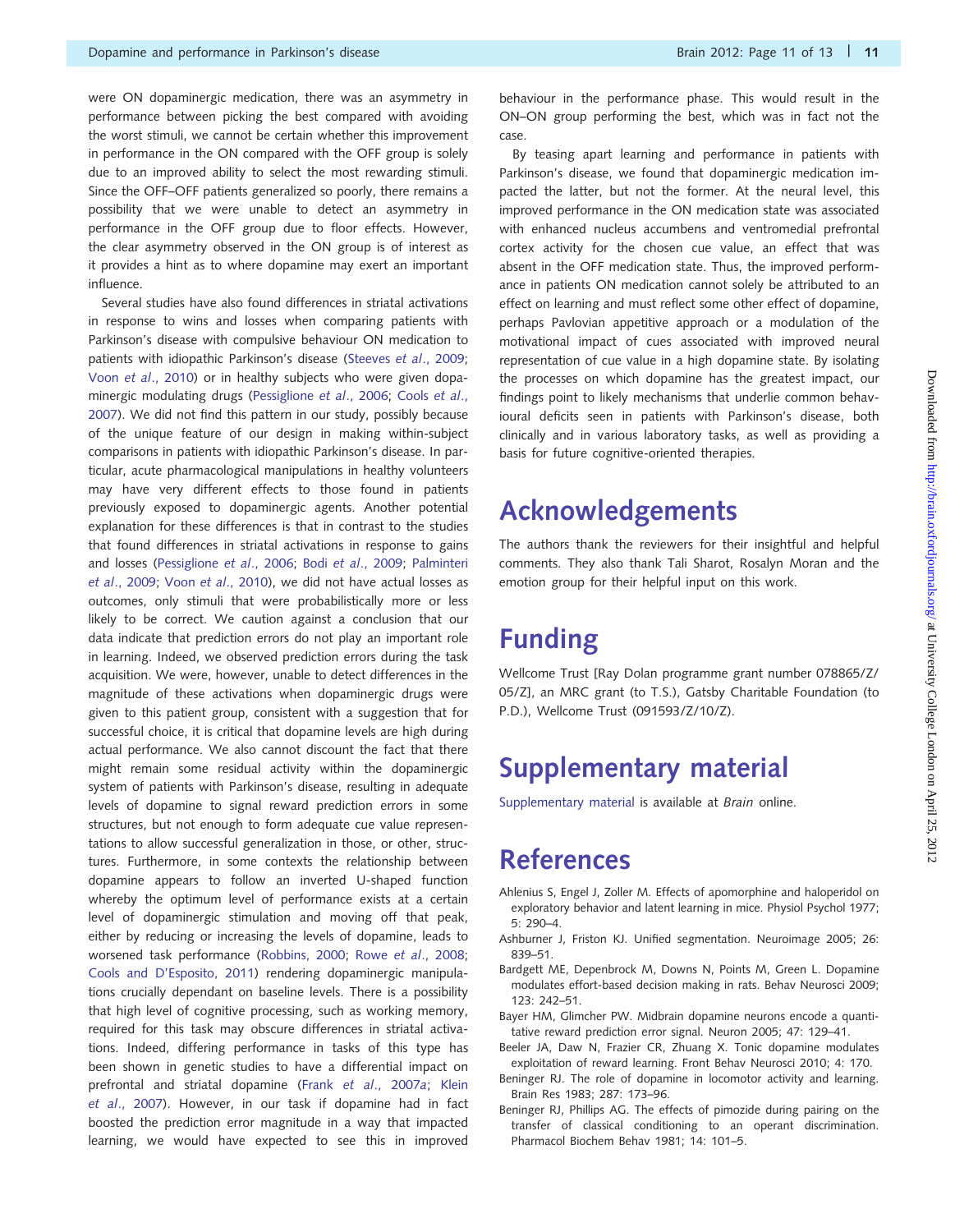- <span id="page-11-0"></span>Berridge KC. The debate over dopamine's role in reward: the case for incentive salience. Psychopharmacology 2007; 191: 391–431.
- Berridge KC. 'Liking' and 'wanting' food rewards: brain substrates and roles in eating disorders. Physiol Behav 2009; 97: 537–550.
- Berridge KC, Robinson TE. What is the role of dopamine in reward: hedonic impact, reward learning, or incentive salience? Brain Res Brain Res Rev 1998; 28: 309–69.
- Bodi N, Keri S, Nagy H, Moustafa A, Myers CE, Daw N, et al. Reward-learning and the novelty-seeking personality: a betweenand within-subjects study of the effects of dopamine agonists on young Parkinson's patients. Brain 2009; 132: 2385–95.
- Boorman ED, Behrens TE, Woolrich MW, Rushworth MF. How green is the grass on the other side? Frontopolar cortex and the evidence in favor of alternative courses of action. Neuron 2009; 62: 733–43.
- Boureau YL, Dayan P. Opponency revisited: competition and cooperation between dopamine and serotonin. Neuropsychopharmacology 2011; 36: 74–97.
- Cagniard B, Balsam PD, Brunner D, Zhuang X. Mice with chronically elevated dopamine exhibit enhanced motivation, but not learning, for a food reward. Neuropsychopharmacology 2006; 31: 1362–70.
- Cannon CM, Palmiter RD. Reward without dopamine. J Neurosci 2003; 23: 10827–31.
- Cools R, D'Esposito M. Inverted-U-shaped dopamine actions on human working memory and cognitive control. Biol Psychiatry 2011; 69: e113–e125.
- Cools R, Nakamura K, Daw ND. Serotonin and dopamine: unifying affective, activational, and decision functions. Neuropsychopharmacology 2011; 36: 98–113.
- Cools R, Sheridan M, Jacobs E, D'Esposito M. Impulsive personality predicts dopamine-dependent changes in frontostriatal activity during component processes of working memory. J Neurosci 2007; 27: 5506–14.
- Daw ND, Niv Y, Dayan P. Uncertainty-based competition between prefrontal and dorsolateral striatal systems for behavioral control. Nat Neurosci 2005; 8: 1704–11.
- Day JJ, Carelli RM. The nucleus accumbens and Pavlovian reward learning. Neuroscientist 2007; 13: 148–59.
- Dayan P, Niv Y, Seymour B, Daw ND. The misbehavior of value and the discipline of the will. Neural Netw 2006; 19: 1153–60.
- de Wit S, Barker RA, Dickinson AD, Cools R. Habitual versus goal-directed action control in Parkinson disease. J Cogn Neurosci 2011; 23: 1218–29.
- Denenberg VH, Kim DS, Palmiter RD. The role of dopamine in learning, memory, and performance of a water escape task. Behav Brain Res 2004; 148: 73–8.
- Dickinson A, Smith J, Mirenowicz J. Dissociation of Pavlovian and instrumental incentive learning under dopamine antagonists. Behav Neurosci 2000; 114: 468–83.
- Edwards M, Quinn N, Bhatia K. Parkinson's disease and other movement disorders. Oxford: Oxford University Press; 2008.
- Fitzgerald TH, Seymour B, Bach DR, Dolan RJ. Differentiable neural substrates for learned and described value and risk. Curr Biol 2010; 20: 1823–9.
- FitzGerald TH, Seymour B, Dolan RJ. The role of human orbitofrontal cortex in value comparison for incommensurable objects. J Neurosci 2009; 29: 8388–95.
- Frank MJ, Moustafa AA, Haughey HM, Curran T, Hutchison KE. Genetic triple dissociation reveals multiple roles for dopamine in reinforcement learning. Proc Natl Acad Sci USA 2007a; 104: 16311–16.
- Frank MJ, Samanta J, Moustafa AA, Sherman SJ. Hold your horses: impulsivity, deep brain stimulation, and medication in parkinsonism. Science 2007b; 318: 1309–12.
- Frank MJ, Seeberger LC, O'Reilly RC. By carrot or by stick: cognitive reinforcement learning in parkinsonism. Science 2004; 306: 1940–3.
- Fuster JM. The prefrontal cortex—an update: time is of the essence. Neuron 2001; 30: 319–33.
- Gibbs SE, D'Esposito M. Individual capacity differences predict working memory performance and prefrontal activity following dopamine stimulation. Cogn Affect Behav Neurosci 2005; 5: 212–221.
- Gottfried JA, O'Doherty J, Dolan RJ. Encoding predictive reward value in human amygdala and orbitofrontal cortex. Science 2003; 301: 1104–7.
- Graef S, Biele G, Krugel LK, Marzinzik F, Wahl M, Wotka J, et al. Differential influence of levodopa on reward-based learning in Parkinson's disease. Front Hum Neurosci 2010; 4: 169.
- Haber SN, Knutson B. The reward circuit: linking primate anatomy and human imaging. Neuropsychopharmacology 2010; 35: 4–26.
- Hnasko TS, Sotak BN, Palmiter RD. Morphine reward in dopamine-deficient mice. Nature 2005; 438: 854–857.
- Ikemoto S, Panksepp J. The role of nucleus accumbens dopamine in motivated behavior: a unifying interpretation with special reference to reward-seeking. Brain Res Brain Res Rev 1999; 31: 6–41.
- Jocham G, Klein TA, Ullsperger M. Dopamine-mediated reinforcement learning signals in the striatum and ventromedial prefrontal cortex underlie value-based choices. J Neurosci 2011; 31: 1606–13.
- Kable JW, Glimcher PW. The neurobiology of decision: consensus and controversy. Neuron 2009; 63: 733–45.
- Klein TA, Neumann J, Reuter M, Hennig J, von Cramon DY, Ullsperger M. Genetically determined differences in learning from errors. Science 2007; 318: 1642–5.
- Knowlton BJ, Mangels JA, Squire LR. A neostriatal habit learning system in humans. Science 1996; 273: 1399–402.
- Koller WC, Melamed E. Parkinson's disease and related disorders: part 1. In: Aminoff MJ, Boller E, Swaab DE, editors. Handbook of clinical neurology. Vol. 83. Philadephia: Elsevier; 2007.
- Lancaster JL, Rainey LH, Summerlin JL, Freitas CS, Fox PT, Evans AC, et al. Automated labeling of the human brain: a preliminary report on the development and evaluation of a forward-transform method. Hum Brain Mapp 1997; 5: 238–42.
- Lex B, Hauber W. The role of nucleus accumbens dopamine in outcome encoding in instrumental and Pavlovian conditioning. Neurobiol Learn Mem 2010; 93: 283–90.
- Luk CH, Wallis JD. Dynamic encoding of responses and outcomes by neurons in medial prefrontal cortex. J Neurosci 2009; 29: 7526–39.
- Maia TV, Frank MJ. From reinforcement learning models to psychiatric and neurological disorders. Nat Neurosci 2011; 14: 154–62.
- Maldjian JA, Laurienti PJ, Kraft RA, Burdette JH. An automated method for neuroanatomic and cytoarchitectonic atlas-based interrogation of fMRI data sets. Neuroimage 2003; 19: 1233–9.
- Matsumoto K, Suzuki W, Tanaka K. Neuronal correlates of goal-based motor selection in the prefrontal cortex. Science 2003; 301: 229–32.
- Mazziotta JC, Toga AW, Evans A, Fox P, Lancaster J. A probabilistic atlas of the human brain: theory and rationale for its development. The International Consortium for Brain Mapping (ICBM). Neuroimage 1995; 2: 89–101.
- Mazzoni P, Hristova A, Krakauer JW. Why don't we move faster? Parkinson's disease, movement vigor, and implicit motivation. J Neurosci 2007; 27: 7105–16.
- McClure SM, Berns GS, Montague PR. Temporal prediction errors in a passive learning task activate human striatum. Neuron 2003; 38: 339–46.
- McClure SM, Daw ND, Montague PR. A computational substrate for incentive salience. Trends Neurosci 2003; 26: 423–428.
- Myers CE, Shohamy D, Gluck MA, Grossman S, Kluger A, Ferris S, et al. Dissociating hippocampal versus basal ganglia contributions to learning and transfer. J Cogn Neurosci 2003; 15: 185–93.
- Naidich TP, Duvernoy HM, Delman BN, Sorensen AG, Kollias SS, Haacke EM. Duvernoy's Atlas of the Human Brain Stem and Cerebellum. NewYork: SpringerWien; 2009.
- Niv Y. Cost, benefit, tonic, phasic: what do response rates tell us about dopamine and motivation? Ann NY Acad Sci 2007; 1104: 357–76.
- Niv Y, Daw ND, Joel D, Dayan P. Tonic dopamine: opportunity costs and the control of response vigor. Psychopharmacology 2007; 191: 507–20.